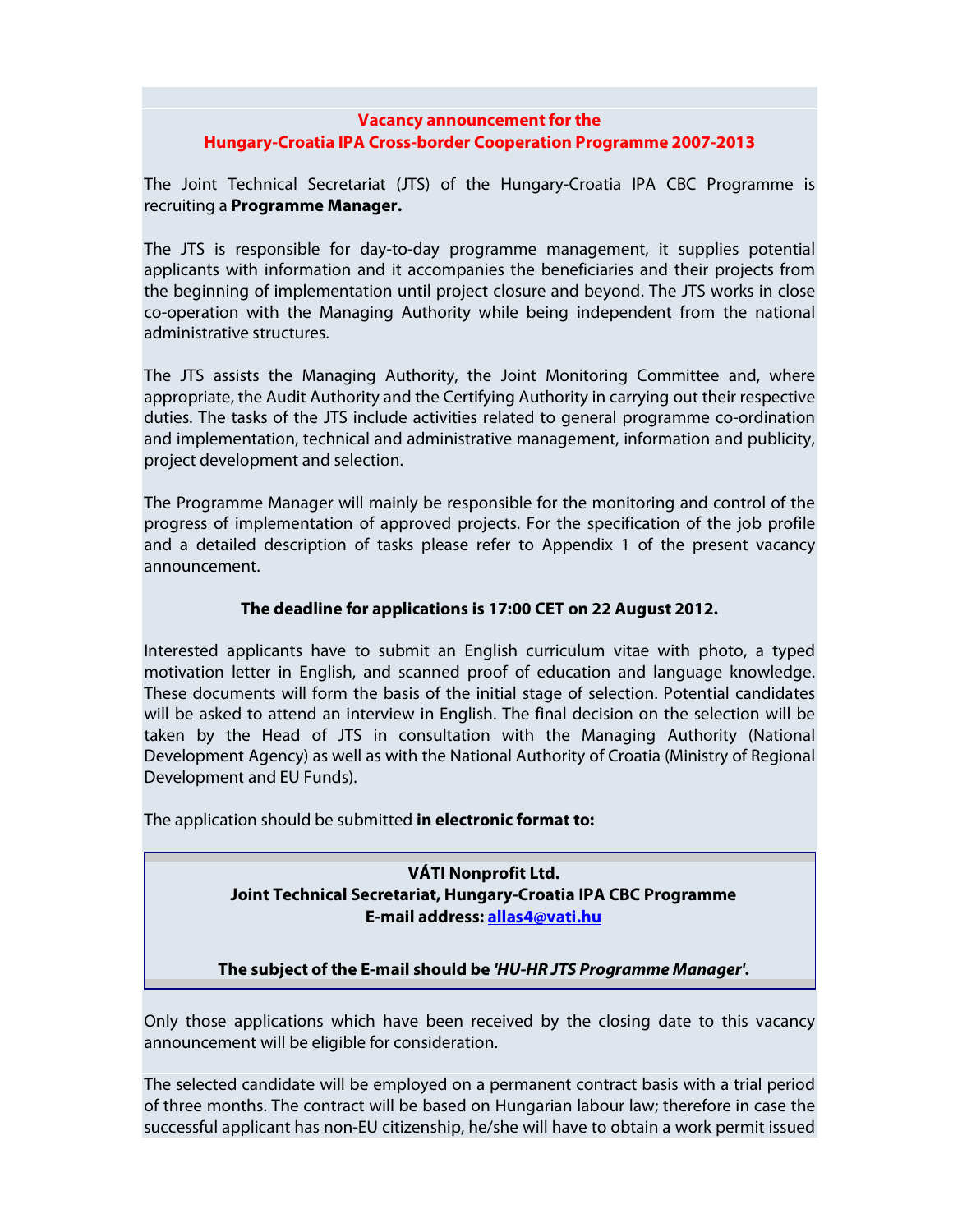by the Budapest Labour Center and a residence permit issued by the Office of Immigration and Nationality in order to hold the position. A competitive salary with allowances will be calculated in accordance to qualifications and experiences. The JTS is located in Budapest, Hungary.

Further information on the Hungary-Croatia IPA Cross-border Cooperation Programme 2007-2013 is available at **http://www.hu-hr-ipa.com/.**

## **Appendix 1: Programme manager – Main tasks, requirements and assets**

- 1. Project implementation
	- Manage contracting with Lead Beneficiaries (LB-s);
	- Assist LB-s throughout project implementation: acting as advisor for the selected projects;
	- Collect and review progress and financial reports elaborated by LB-s and advise them if progress is not on schedule;
	- Continuously monitor smooth project implementation, provide solution to practical problems (e.g. public procurement, content modifications).
- 2. Programme implementation
	- Fulfil secretariat tasks for the Joint Monitoring Committee (JMC): prepare relevant material for decision-making, provide information to the JMC members);
	- Prepare statistics and monitoring figures at programme level for the JMC, the Managing Authority, the National Authority and the European Commission; prepare minutes of meetings;
	- Prepare reports on progress of implementation (e.g. annual reports), including financial progress of the projects, as well as thematic reports on progress achieved;
	- Provide information to the Programme's monitoring system.
- 3. Other activities
	- Ensure the administrative management of tasks (with the involvement of external service providers);
	- Perform other relevant duties deriving from the management of the Programme.
- 4. Basic requirements
	- Relevant university degree (preferably in economics, public administration or related field);
	- At least 1 year demonstrated experience in EU funded programme or project management (preferably Pre-Accession Funds, Structural Funds, INTERREG);
	- Fluent in spoken and written English, as well as in Croatian and/or Hungarian;
	- Computer literacy;
	- Flexible approach to work; willingness to travel;
	- Driving license;
	- Excellent managerial and communication skills, negotiation skills and organising ability.
- 5. Assets
	- Experience in one of the intervention areas of the Programme;